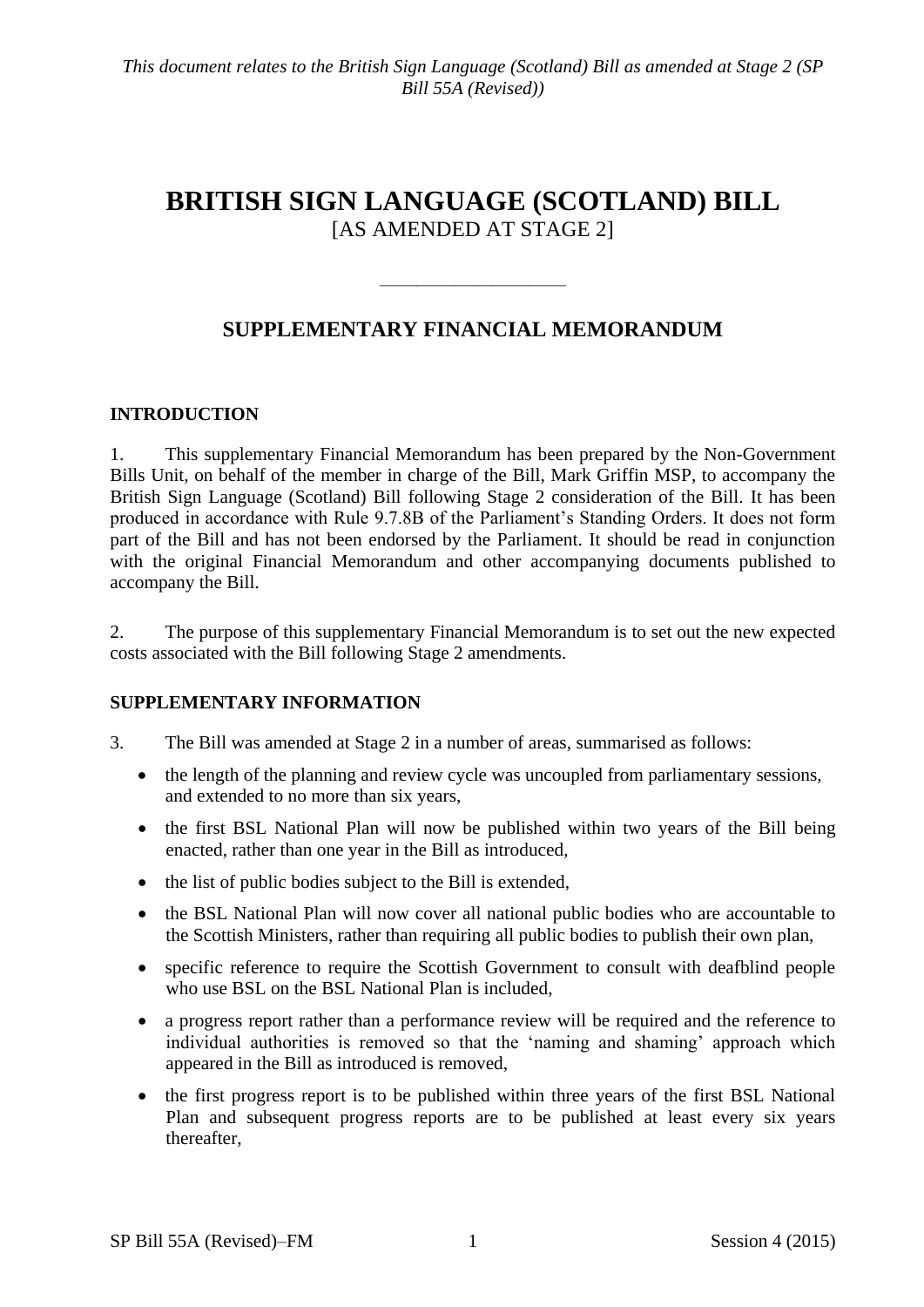- there will be a requirement to have all draft and final BSL plans and the draft and final national progress report translated into BSL,
- the requirement to assign a lead minister has been removed.

4. The costs of the Bill as amended are set out below. In addition to providing revised costings arising from these amendments, the Scottish Government has provided costs for supporting public bodies to improve (Table 3) and increasing the capacity of interpreting services to meet increased demand as a result of the Bill (Table 5) which are felt to be essential to the implementation of the Bill.

## **ESTIMATED COST OF IMPLEMENTING THE BILL AS AMENDED**

*Production of plans and contribution to the progress report by 106 listed authorities required to publish their own plans*

5. The Scottish Government, in drawing up the revised costings for the production of plans and progress reports (see Table 1 below) has used the same estimates and assumptions for the production of plans as were contained in the original Financial Memorandum published alongside the Bill, which allowed for £20k-£30k per authority per session. The upper estimate was used – i.e. £30k per authority per session since the next planning cycle will be six years in length, in the Bill as amended. Table 1 includes a small cost to the Scottish Administration. This covers the cost of two non-ministerial departments (Office of the Scottish Charity Regulator and Scottish Housing Regulator) who are part of the Scottish Administration but will be required to publish their own plans. This is because they are independent regulatory bodies and cannot be directed by Ministers.

6. The Scottish Government disagreed with the original Financial Memorandum, which assumed that the costs of producing plans in subsequent sessions will be lower. These revised figures have assumed the same cost for each session because authorities will need to take forward the actions set out in their plans on an ongoing basis, and address recommendations from the progress report in subsequent plans. They will also need to continue to engage with BSL users in each session.

| Table 1: Production of plans and contribution to the progress report by 106 listed |
|------------------------------------------------------------------------------------|
| authorities required to publish their own plans                                    |

| Production of BSL plan and Cost by financial year<br>contribution to progress report | $\mathbf{f}(\mathbf{f})$<br>$(2015/16 - 2020/21)$ | Cost over six year cycle<br>$\mathbf{(f)}$<br>$(2015/16 - 2020/21)$ |
|--------------------------------------------------------------------------------------|---------------------------------------------------|---------------------------------------------------------------------|
| Total for all 32 local authorities                                                   | 160,000                                           | 960,000                                                             |
| Total for 72 other bodies                                                            | 360,000                                           | 2,160,000                                                           |
| Scottish Administration (2)                                                          | 10,000                                            | 60,000                                                              |
| <b>Total</b>                                                                         | 530,000                                           | 3,180,000                                                           |

## *Production of National Plan (covering 41 public bodies) and national progress report*

7. The Scottish Government's cost estimates for producing a single National Plan covering 41 public bodies and the national progress report (see Table 2 below) are drawn from its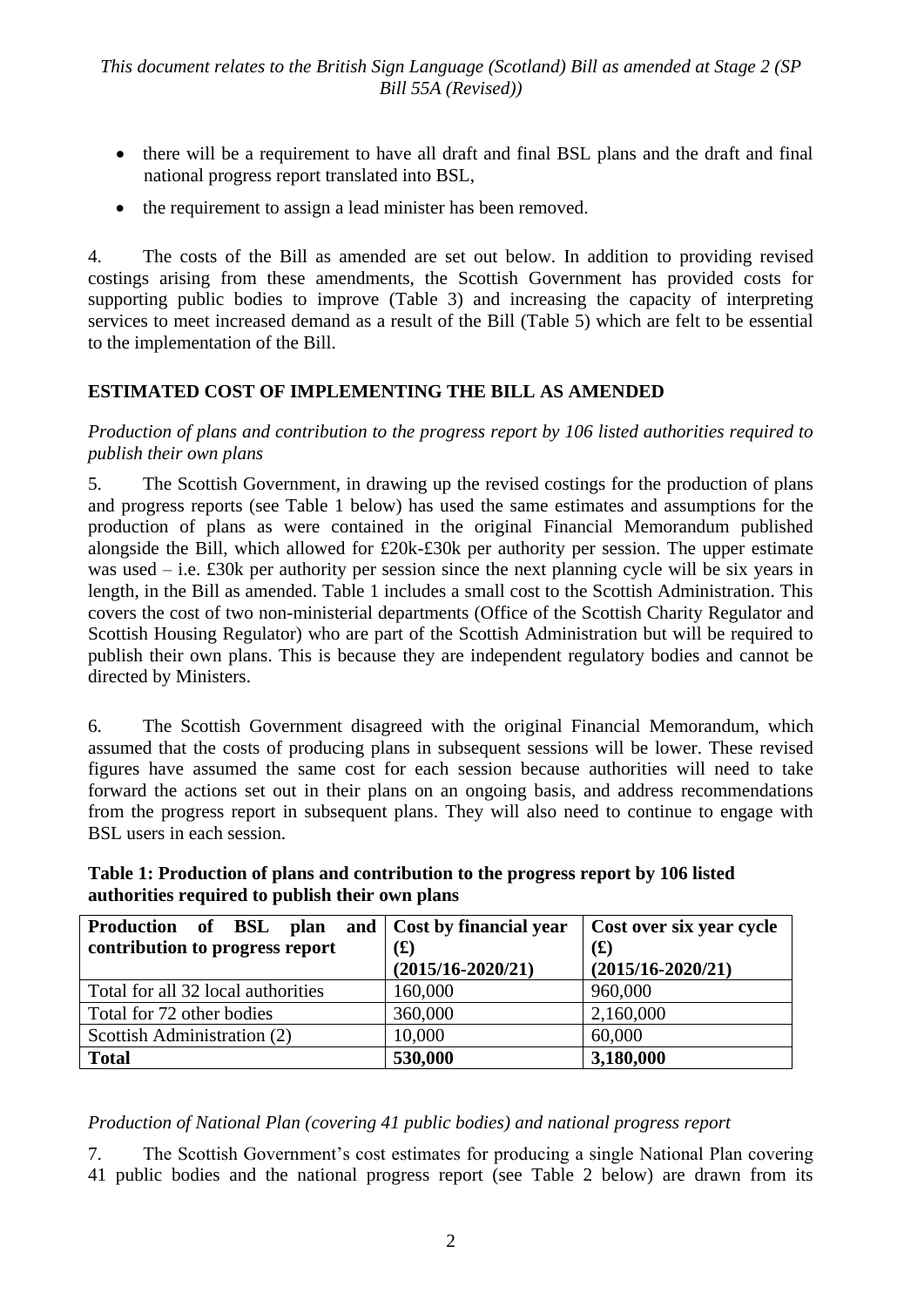## *This document relates to the British Sign Language (Scotland) Bill as amended at Stage 2 (SP Bill 55A (Revised))*

assessment of the co-ordination and drafting work that will be required as well as significant activity to engage with BSL users (including deafblind BSL users) on the draft and final National Plan and on the progress report. Account is also taken of the work to establish and support the BSL National Advisory Group which will provide advice to the Scottish Ministers on the content of the National Plan.

8. With the exception of the co-ordination role which includes the cost of additional Scottish Government staff time, all of the activities set out in Tables 2 and 3 will be delivered by the Deaf Sector Partnership made up of five Deaf organisations in the third sector, under the direction of the Scottish Government Equality Unit. The Deaf Sector Partnership will provide support to the national public bodies covered by the National Plan, and to listed authorities required to publish their own plans.

9. The cost of staff time for the public bodies for contributing to the National Plan is not included in these figures. Given the Scottish Government's significant role in co-ordinating this work and producing the National Plan, the public bodies' contribution is estimated to be limited to less than five days of one member of staff for each of the 41 public bodies covered (plus the Scottish Government and its Executive Agencies) during the six year cycle. In the Scottish Government's view, this can be subsumed within current activities at no extra cost. It should be noted, however, that the figures do not include an estimate for staff time or other resources for national public bodies to implement the National Plan, as this falls outside the scope of the Bill.

10. The second row of Table 2 details the new additional cost of supporting delivery of the amendments (at sections 2, 3 and 5A) which place a duty on the Scottish Government to ensure engagement with deafblind BSL users in the implementation of the Bill.

11. Although the National Plan covers the Scottish Administration, NDPBs and NHS Boards with a national remit, the Scottish Government will cover the costs of developing the National Plan. Therefore all the costs in Table 2 will fall to the Scottish Administration.

|                                                      | Cost by financial year | Cost over six year cycle |
|------------------------------------------------------|------------------------|--------------------------|
|                                                      | $\mathbf{(f)}$         | $\mathbf{(f)}$           |
|                                                      | $(2015/16 - 2020/21)$  | $(2015/16 - 2020/21)$    |
| with BSL<br>Consulting<br>users<br><sub>on</sub>     | 100,000                | 600,000                  |
| National Plan and progress report                    |                        |                          |
| with<br>Supporting<br>engagement                     | 70,000                 | 420,000                  |
| deafblind BSL users                                  |                        |                          |
| bodies<br>with<br>national<br>Engaging               | 25,000                 | 150,000                  |
| covered by plan                                      |                        |                          |
| Establishing/supporting<br>National                  | 25,000                 | 150,000                  |
| <b>Advisory Group</b>                                |                        |                          |
| Co-ordination (SG staff time)                        | 35,000                 | 210,000                  |
| <b>Total</b><br><b>Scottish</b><br>the<br>cost<br>to | 255,000                | 1,530,000                |
| <b>Administration</b>                                |                        |                          |

#### **Table 2: Production of National Plan (covering 41 public bodies) and national progress report**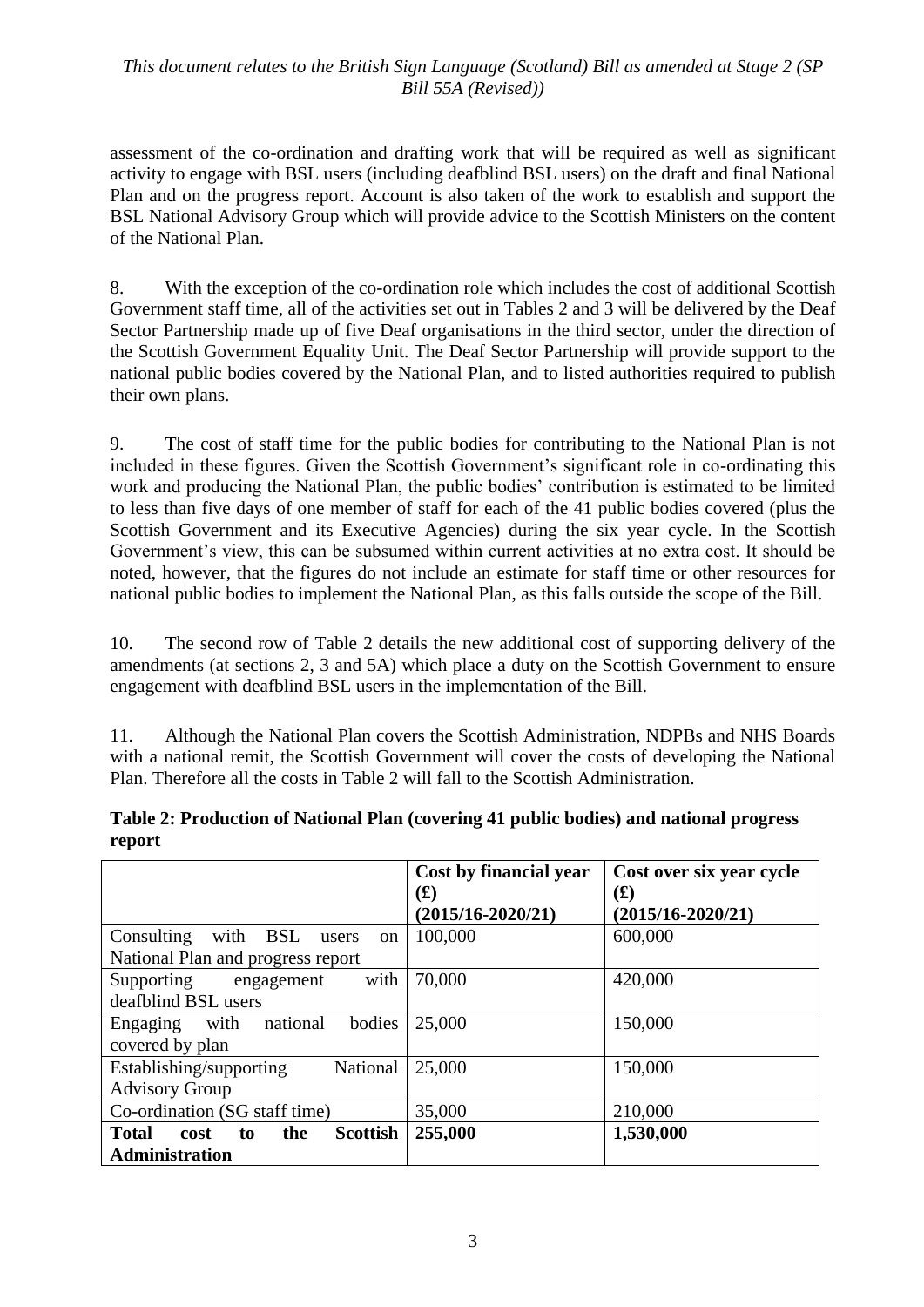## *Supporting public bodies to improve engagement*

12. The costs set out in Table 3 are for supporting public bodies to improve their engagement with their Deaf and deafblind BSL users, providing practical help to public bodies developing their plans and, ultimately, helping them to improve delivery of information and services in BSL.

13. The figures set out in Table 3 relate to the provision of a central resource to assist all public bodies to meet their duties under the Bill. There will be a benefit for all public bodies, including local authorities and other public bodies as it will reduce their own cost burden but the actual costs will fall to the Scottish Administration.

|  |  | Table 3: Supporting public bodies to improve engagement |
|--|--|---------------------------------------------------------|
|  |  |                                                         |

|                                                                        | Cost by financial year<br>(L)<br>$(2015/16 - 2020/21)$ | Cost over six year cycle<br>$\mathbf{(f)}$<br>$(2015/16 - 2020/21)$ |
|------------------------------------------------------------------------|--------------------------------------------------------|---------------------------------------------------------------------|
| Supporting<br>between<br>engagement<br>public bodies and BSL users     | 100,000                                                | 600,000                                                             |
| Supporting public bodies to improve                                    | 100,000                                                | 600,000                                                             |
| <b>Scottish</b><br><b>Total</b><br>the<br>cost<br>to<br>Administration | 200,000                                                | 1,200,000                                                           |

*Cost of translating draft and final plans and the national progress report into BSL, and financial year in which costs will fall*

14. Table 4 (rows 1 and 2) sets out the cost of translating the draft and final National Plan covering 41 public bodies and the cost of translating the draft and final progress report covering all public bodies. Although the National Plan and the progress report cover a wider range of public bodies than just the Scottish Administration, the work will be co-ordinated by the Scottish Government and so the costs will fall to the Scottish Administration.

15. The Scottish Government expects that the National Plan will be significantly longer and has estimated for the cost of translating a draft and final document of 40-50 pages in length. The costs of translating the national progress report into BSL have also been estimated. This is also anticipated to be a longer document of 40-50 pages. These figures are set out in the first and second rows of Table 4.

16. The Scottish Government estimates an average length of an authority BSL plan as being 10-12 pages, and a rough cost for translation of a document of that length into BSL (around £3,150 per authority). These estimates include the costs of translating both draft and final plans into BSL and are set out in the third row of Table 4.

17. The Memorandum<sup>1</sup> which set out the Government's formal position on the Bill at Stage 1 suggested that translation costs should be subsumed by the relevant authority since the

 $\overline{a}$  $<sup>1</sup>$  The Government's Memorandum was published as a paper to the Education Committee on 17 March 2015.</sup> Available at:

http://www.scottish.parliament.uk/S4\_EducationandCultureCommittee/Meeting%20Papers/EC\_Committee\_papers [2015.03.17.pdf](http://www.scottish.parliament.uk/S4_EducationandCultureCommittee/Meeting%20Papers/EC_Committee_papers_2015.03.17.pdf) [accessed August 2015]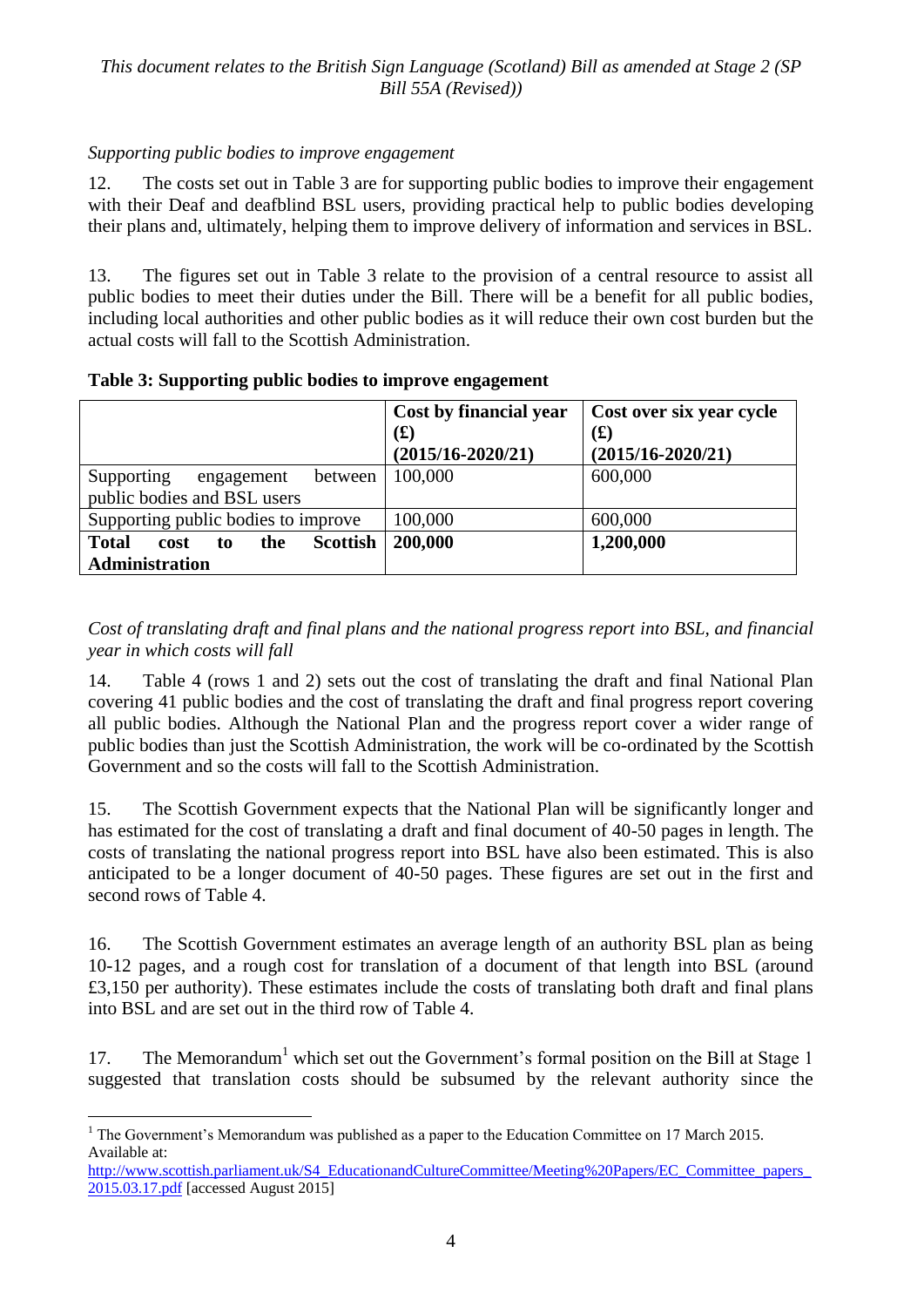requirement does not substantially exceed their current duties under the Equality Act 2010. On further reflection, the Scottish Government has allowed for the upper estimates  $(£3,150)$  for each listed authority to translate its draft plan and the same to translate its final plan into BSL and, as the amendment requiring translation of plans does represent a new cost arising as a direct result of the Bill, the Scottish Government has included this in the third row of Table 4.

#### **Table 4: Cost of translating draft and final plans and the national progress report into BSL, and financial year in which costs will fall**

|                                                               | Total cost during six year |
|---------------------------------------------------------------|----------------------------|
|                                                               | cycle(f)                   |
| Total cost of translation to the Scottish Administration      | 62,600                     |
| This sum breaks down as follows:                              |                            |
| Cost of translating draft and final National Plan covering    |                            |
| 41 public bodies (SG) (2017-18): £25,000                      |                            |
| Cost of translating draft and final progress report covering  |                            |
| all public bodies (SG) $(2020-21)$ : £25,000                  |                            |
| Cost of translating draft and final authority plans for the   |                            |
| two non-ministerial departments which form part of the        |                            |
| Scottish Administration: £12,600                              |                            |
| Total cost of translating draft and final authority plans for | 201,600                    |
| 32 local authorities                                          |                            |
| Total cost of translating draft and final authority plans for | 453,600                    |
| 72 other listed authorities (excludes the two non-            |                            |
| ministerial departments which form part of the Scottish       |                            |
| Administration).                                              |                            |
| Total cost over six year cycle $(\pounds)$                    | 717,800                    |
| $(2015/16 - 2020 - 21)$                                       |                            |

## *Increasing the capacity of interpreting services to meet increased demand as a result of the Bill*

18. The SG is currently supporting an online interpreting pilot called contact SCOTLAND which enables Deaf BSL users to communicate with public services by phone, using remote interpreters. During the pilot, demand for the service has increased and the Scottish Government anticipates that it will further increase once the Bill is passed. The cost set out in the first row of Table 5 is based on current investment by the Scottish Government; it is anticipated that this would be required if the pilot were to be rolled out on a permanent basis.

19. The Scottish Government expects that interpreting and translation services will experience increased demand as a result of the Bill and a modest investment has been included in the second row of Table 5 which will to help boost the supply of qualified and registered interpreters and translators in Scotland. Tentative discussions have been held with key agencies about how this investment could be utilised which will be further progressed depending on the outcome of the spending review.

20. The figures in Table 5 relate to the provision of a central resource to assist all public bodies to meet their duties under the Bill. There will be a benefit for all public bodies, including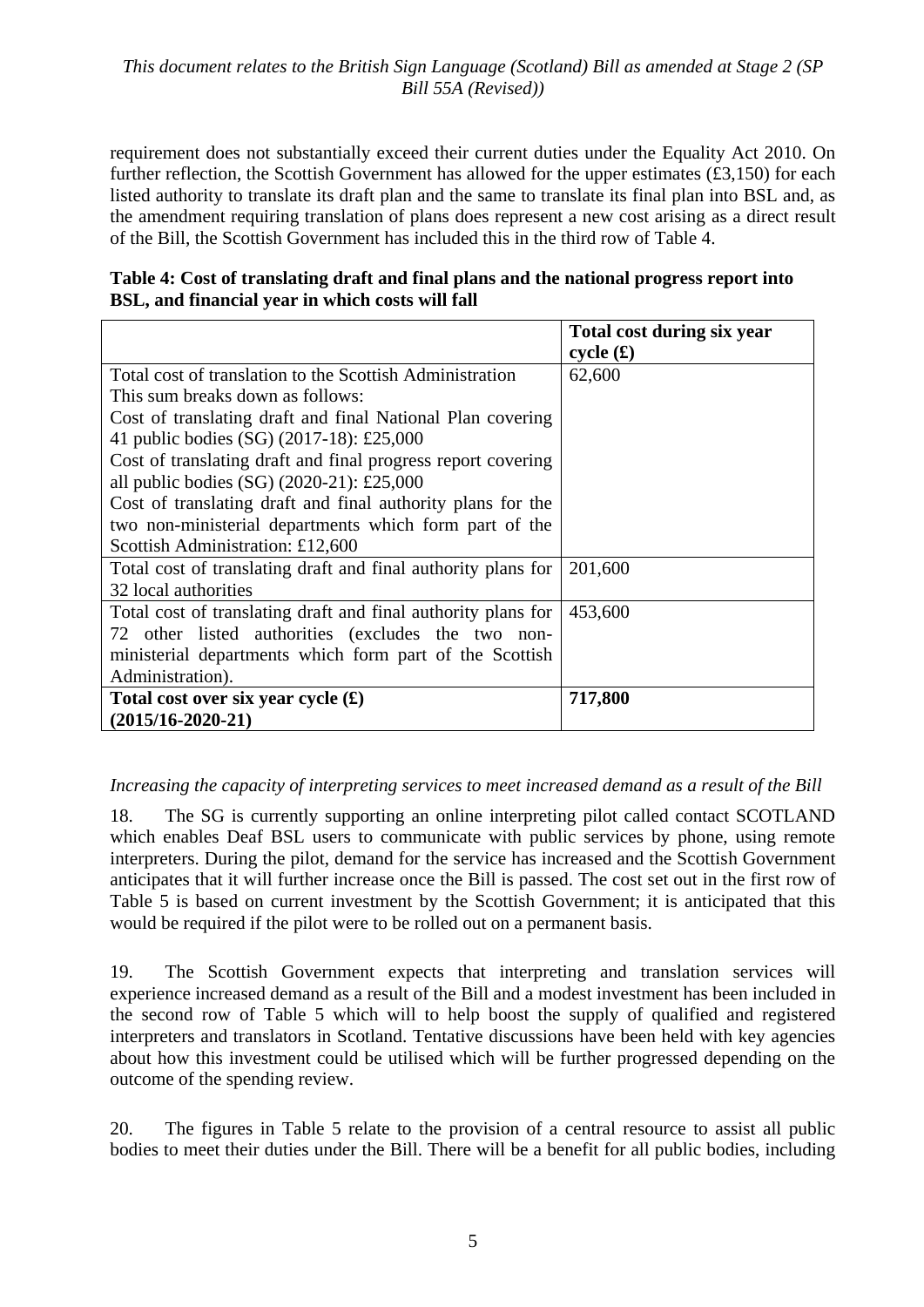local authorities and other public bodies as it will reduce their own cost burden but the actual costs will fall to the Scottish Administration.

| Table 5: Increasing the capacity of interpreting services to meet increased demand as a |
|-----------------------------------------------------------------------------------------|
| result of the Bill                                                                      |

|                                                   | Cost by financial year<br>$\mathbf{f}(\mathbf{f})$<br>$(2015/16 - 2020/21)$ | Cost over six year cycle<br>$\bf{(f)}$<br>$(2015/16 - 2020/21)$ |
|---------------------------------------------------|-----------------------------------------------------------------------------|-----------------------------------------------------------------|
| Supporting the development of a                   | 200,000                                                                     | 1,200,000                                                       |
| shared national system for online<br>interpreting |                                                                             |                                                                 |
| Increasing the capacity of the                    | 185,000                                                                     | 1,110,000                                                       |
| interpreting profession                           |                                                                             |                                                                 |
| <b>Total cost to the Scottish</b>                 | 385,000                                                                     | 2,310,000                                                       |
| <b>Administration</b>                             |                                                                             |                                                                 |

21. Table 6 combines the figures in each of the preceding tables and summarises the total costs of implementing the Bill as amended at Stage 2 on an annual and cyclical basis broken down by activity.

|  | Table 6: Total cost of implementing the BSL Bill over a six year cycle (2015/16-2020/21) |  |  |
|--|------------------------------------------------------------------------------------------|--|--|
|--|------------------------------------------------------------------------------------------|--|--|

|                                                                        | Cost by financial                                                                          | Cost over six year                |
|------------------------------------------------------------------------|--------------------------------------------------------------------------------------------|-----------------------------------|
|                                                                        | year $(f)$<br>$(2015/16 - 2020/21)$                                                        | cycle(f)<br>$(2015/16 - 2020/21)$ |
| Preparation of National Plan covering 41<br>public bodies (Table 2)    | 255,000                                                                                    | 1,530,000                         |
| Preparation of authority plans covering 106<br>public bodies (Table 1) | 530,000                                                                                    | 3,180,000                         |
| Supporting public bodies to improve<br>engagement (Table 3)            | 200,000                                                                                    | 1,200,000                         |
| Translation of draft and final plans and<br>progress report (Table 4)  | Variable (see table<br>4)                                                                  | 717,800                           |
| Increasing the capacity of interpreting<br>services (Table 5)          | 385,000                                                                                    | 2,310,000                         |
| <b>Total</b>                                                           | 1,370,000 plus a<br>variable annual<br>figure for<br>translation, as set<br>out in Table 4 | 8,937,800                         |

22. Table 7 sets out the total likely annual costs for Scottish Administration, local authorities, and other listed authorities for each year and for the complete six year cycle following enactment of the Bill.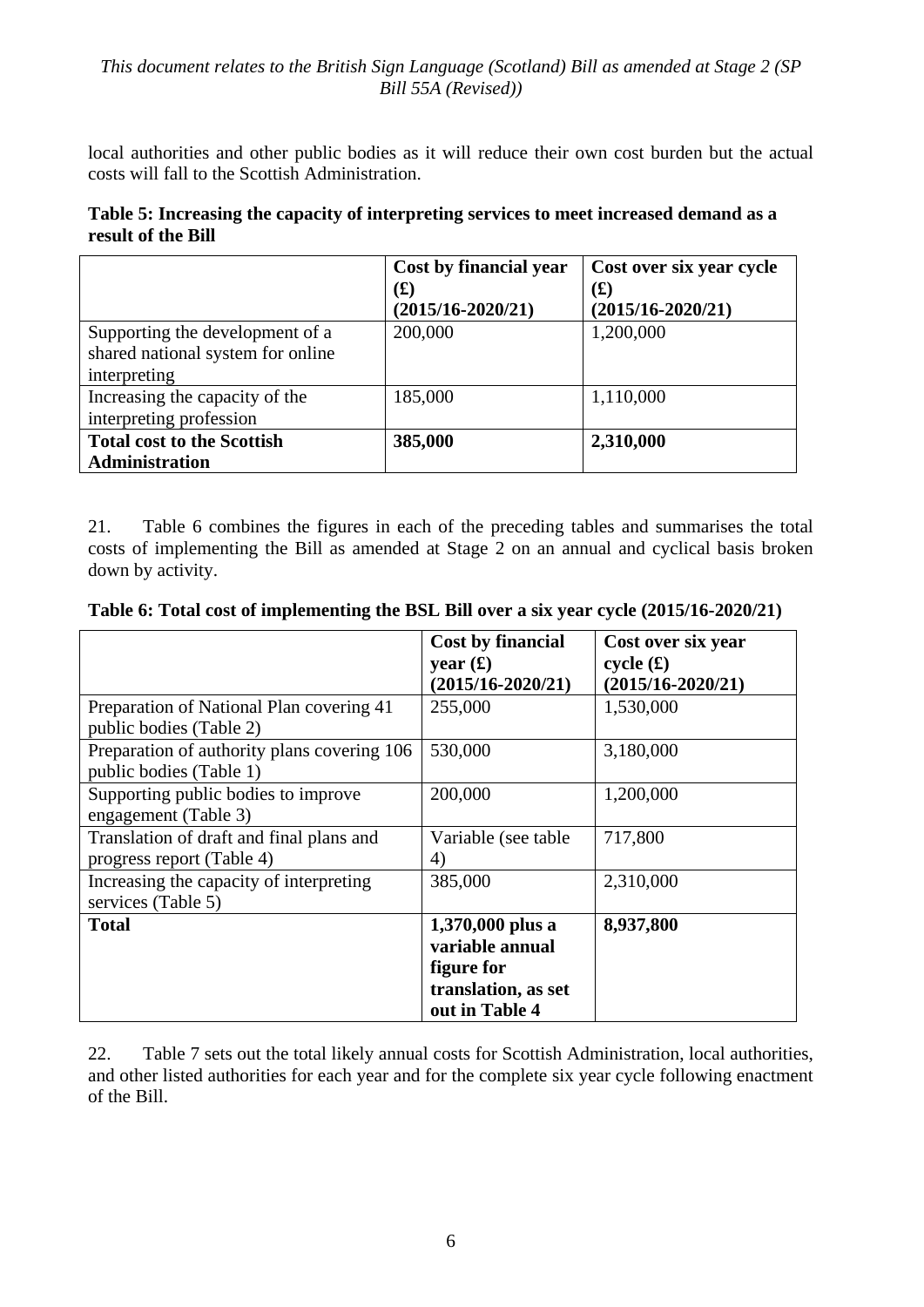|                                                             | Cost by financial<br>year $(\pounds)$ (2015-16 –<br>$2020 - 21$                            | Cost over six year cycle<br>$(\text{\textsterling})$ (2015-16 - 2020-21) |
|-------------------------------------------------------------|--------------------------------------------------------------------------------------------|--------------------------------------------------------------------------|
| <b>Total cost for the Scottish</b><br><b>Administration</b> | 850,000                                                                                    | 5,162,600                                                                |
| Total cost for all local authorities                        | 160,000                                                                                    | 1,161,600                                                                |
| <b>Total cost for other bodies</b>                          | 360,000                                                                                    | 2,613,600                                                                |
| <b>Total cost</b>                                           | 1,370,000 plus a<br>variable annual<br>figure for<br>translation, as set<br>out in Table 4 | 8,937,800                                                                |

**Table 7: Estimate of total costs, by Scottish Administration, local authorities, and other bodies**

## **Table 8: Estimate of total costs, by financial year (£)**

| 2015-16   | 2016-17   | 2017-18   | 2018-19   | 2019-20   | 2020-21   | Total per 6<br>vear cvcle |
|-----------|-----------|-----------|-----------|-----------|-----------|---------------------------|
| 1,370,000 | 1,370,000 | 1,395,000 | 2,037,800 | 1,370,000 | 1,395,000 | 8,937,800                 |

23. Table 8 sets out the overall total likely annual costs across all activity areas for each year in the first six year cycle following enactment of the Bill. In 2017-18, £25,000 is included in the overall figure for translating the draft and final National Plan into BSL. In the 2018-19 financial year, £667,800 is included for translating draft and final authority plans into BSL and in 2020- 21, £25,000 is included for translating the draft and final national progress report into BSL.

## **CONCLUSION**

24. The original Financial Memorandum estimated the total cost per parliamentary session to be in the range of £2,380,000 – 3,590,000 in the first session and £1,210,000 – 2,400,000 in subsequent sessions.

25. The revised total costs per cycle (as set out in Table 8) are higher in this supplementary memorandum as the Bill as amended covers a greater number of public bodies and it makes translation of the plans and reports mandatory. Furthermore, the cost of supporting capacity of interpreting services, supporting engagement with deafblind BSL users and of supporting public bodies to develop plans is now included as this is felt to give a more complete picture of the overall financial impact of the Bill.